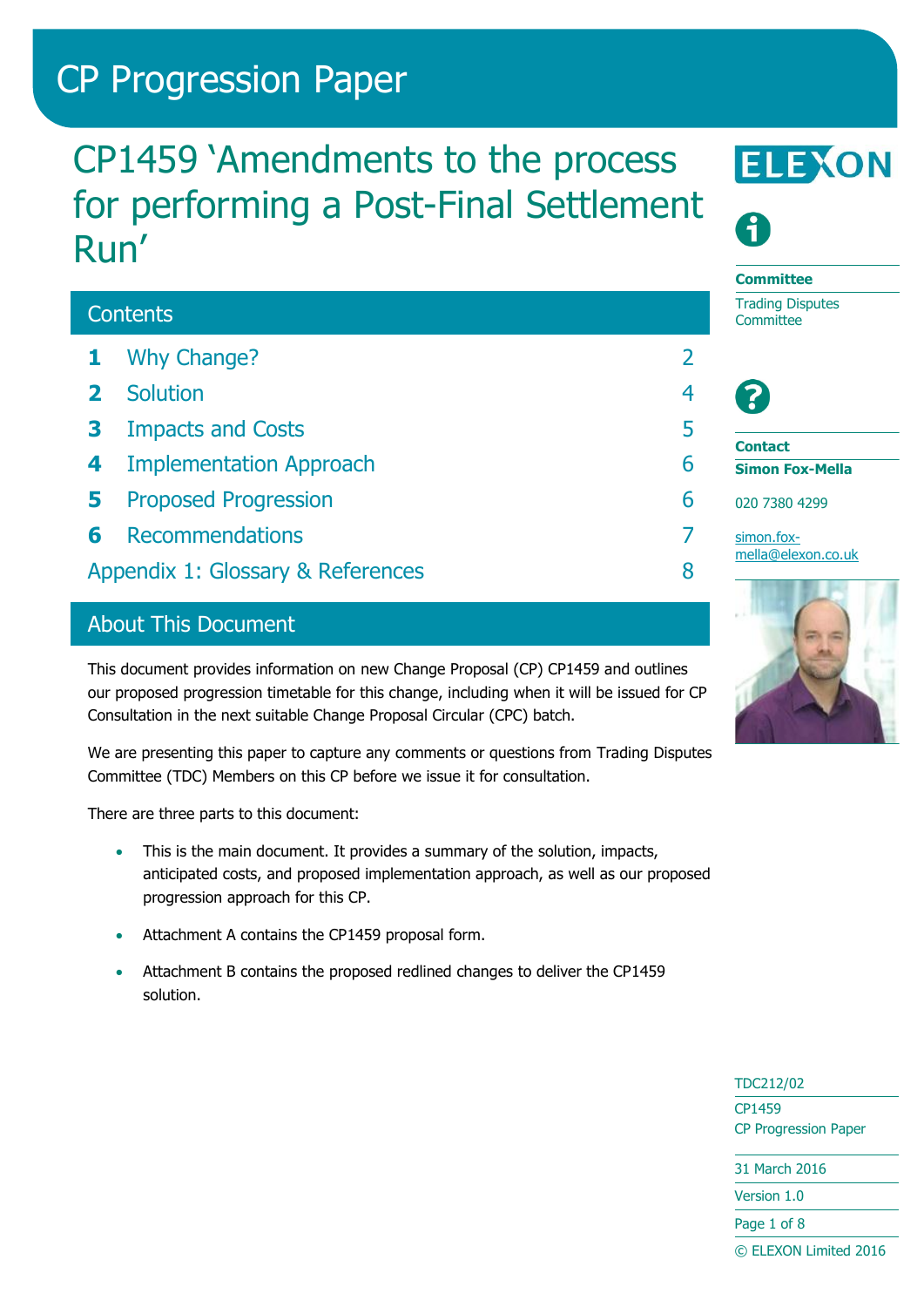# <span id="page-1-0"></span>**1** Why Change?

#### **Current process**

The Balancing and Settlement Code (BSC) Trading Disputes process is overseen by the TDC whose procedures are defined in BSC [Procedure \(BSCP\) 11 'Trading Disputes'](https://www.elexon.co.uk/bsc-related-documents/related-documents/bscps/).

When a Trading Dispute is upheld, the TDC will notify the relevant Parties and authorise that they rectify the Settlement Error. If the error cannot be corrected within the usual Settlement Run processes, then the TDC can determine that the error should be corrected in a Post-Final Settlement Run (PFSR).

#### **CP1428**

On 15 January 2015, RWE npower raised [CP1428 'Inclusion of Party Agents in the event of](https://www.elexon.co.uk/change-proposal/cp1428/)  [Post Final Settlement Runs'](https://www.elexon.co.uk/change-proposal/cp1428/).

CP1428 sought to amend BSCP11 section 5.4 'Performing a Post-Final Settlement Run', to mandate that Suppliers inform both their Data Aggregator (DA) and Data Collector (DC) of the required corrective actions following a determination by the TDC.

The TDC approved CP1428 at its April 2015 meeting, and it was implemented on 25 June 2015 as part of the June 2015 BSC Release.

#### **What is the issue?**

This CP proposes changes to address two issues with the performing of the PFSR.

#### **Issue 1: CP1428**

The red-lining of CP1428 has not given the desired effect and has put an erroneous obligation on the Disputes Secretary (DS), rather than applicable Suppliers, to notify DCs and DAs of a TDC determination.

#### **Issue 2: Concerns with process**

This issue relates to concerns with the process, which have been identified through an upheld [Trading Dispute DA701](https://www.elexon.co.uk/reference/technical-operations/dispute-decisions/) and by the Software Technical Advisory Group (STAG).

#### **DA701**

In 2015, the TDC upheld DA701. This related to a failure to progress corrective actions following a previous TDC determination. ELEXON believes that there is the potential that other failures to progress TDC determinations have gone undetected.

#### **STAG**

The STAG has also noted issues with when a PFSR is to be undertaken to action a Trading Dispute determination. It notes that it used to be the case that the PFSR was more

TDC212/02 CP1459 CP Progression Paper 31 March 2016 Version 1.0 Page 2 of 8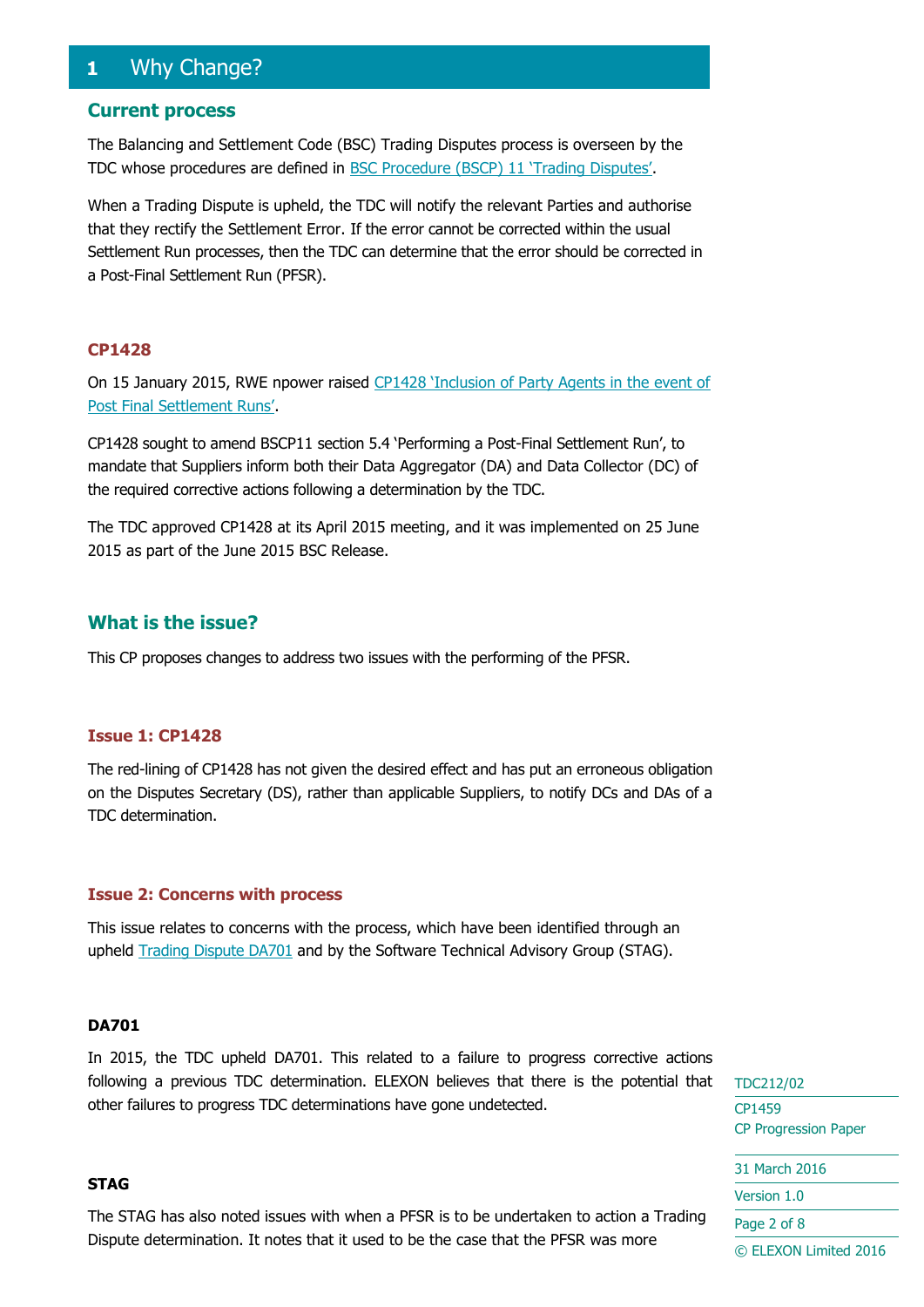extensively used, covering all or most Grid Supply Point (GSP) Groups. This allowed DAs to schedule the PFSR for all GSP Groups on every Working Day (WD). Now, the TDC agrees on a monthly basis which PFSRs to run, so the whole year-ahead schedule is not fully known at the start of the year. This lack of forward visibility and uncertainty can increase the risk of manual scheduling error. Therefore, there is now a greater risk that PFSR runs are not scheduled, or are run with incomplete GSP Group data.

The STAG suggested having earlier notice of when the runs were needed. The STAG also noted that it should be down to the Supplier to inform the DA, but that ELEXON would have an earlier view of missing data.

#### **Review of PFSR processes**

Following a review of the processes for performing a PFSR, the following concerns have been identified:

#### **A: The lack of explicit timescales on a Supplier to advise its agents of required Settlement correction**

The STAG noted occurrences where Suppliers did not notify their DC and DAs of the TDC determinations within a timely manner. This can result in the agents being unable to undertake the required Settlement corrections by the PFSR.

#### **B: Weak controls late in the process**

The Supplier Volume Allocation Agent (SVAA) will contact the DAs known to be associated with at least one Trading Dispute, who fail to submit PFSR files. However, there is no assurance that these files contain the Settlement corrections as determined by the TDC.

#### **C: Timescale constraints to address failures**

The deadline for positive confirmation to the DS that corrective actions have been completed is currently five WDs after the associated PFSR schedule day. This leaves short timescales to act upon any failures.

#### **D: Dis-jointed processes**

The PFSR schedule day can be more than a year after the date the DS advises a Supplier of a TDC determination. This can result in a dis-joint in the process, with a risk that it gets forgotten.

> TDC212/02 CP1459 CP Progression Paper 31 March 2016 Version 1.0

Page 3 of 8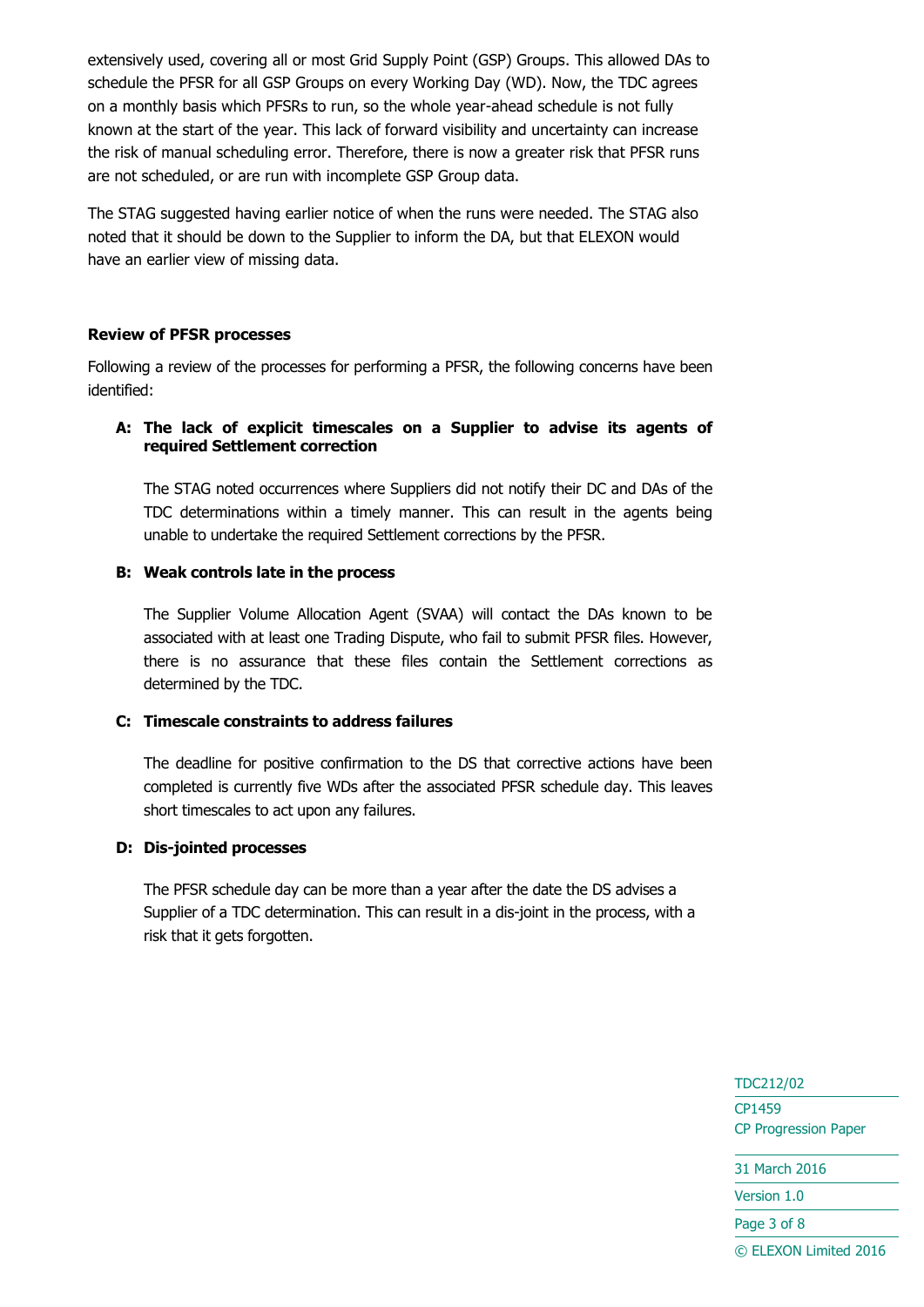# <span id="page-3-0"></span>**2** Solution

#### **Proposed solution**

[CP1459 'Amendments to the process for performing a Post](https://www.elexon.co.uk/change-proposal/cp1459/)-Final Settlement Run' was raised by ELEXON on 29 March 2016.

It seeks to amend BSCP11 section 5.4 'Performing a Post-Final Settlement Run':

- To achieve the intention of CP1428; and
- To ensure that there are explicit timescales on each process step and that it follows a logical path.

To achieve the intention of CP1428, amendments to BSCP11 are proposed to put an explicit obligation on Suppliers to inform their agents (including but not limited to DC and DA) to take such steps as are necessary to give effect to a determination of the TDC. Also, the erroneous obligation put on the DS to instruct DCs and DAs will be removed.

In addition, an explicit obligation will be put on Parties to instruct their relevant agents within five WDs of receipt of such a determination. This is so Settlement corrections undertaken by DCs and scheduling of PFSRs by DAs can reasonably be undertaken immediately following receipt of a TDC determination.

Furthermore, it removes the long potential gap between a determination and confirmation of it being given effect whereby a Party can provide positive confirmation up to a year after receipt of a TDC determination. This is achieved by limiting the timescales to within 20 WDs of receipt of such a determination, or within five WDs of the PFSR schedule day, whichever is sooner.

#### **Proposer's rationale**

A change to BSCP11 is required to achieve the full intention of CP1428. Additionally it will provide clarity and efficiency for performing the PFSR, to reduce the risk that corrective action is not entered into Settlement.

> TDC212/02 CP1459 CP Progression Paper

31 March 2016

Version 1.0

Page 4 of 8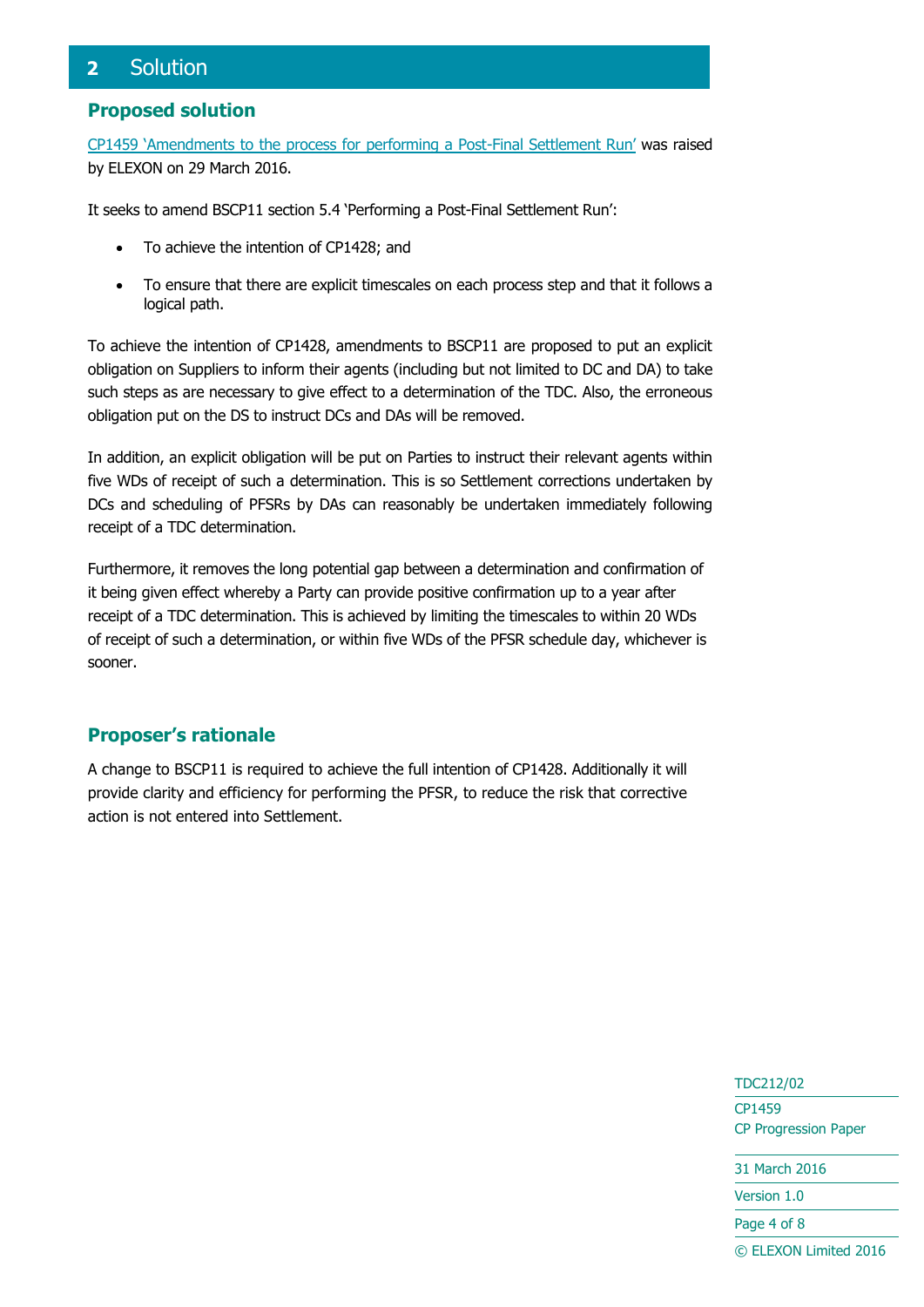## <span id="page-4-0"></span>**3** Impacts and Costs

#### **Central impacts and costs**

#### **Central impacts**

CP1459 will require changes to BSCP11. No system changes are required to implement this CP and there will be no impact on BSC Agents.

#### **Central costs**

The central implementation costs for CP1459 will be approximately £240 (one ELEXON man day) to implement the relevant document changes.

| <b>Central Impacts</b> |                |
|------------------------|----------------|
| Document Impacts       | System Impacts |
| $\bullet$ BSCP11       | None           |

#### **BSC Party & Party Agent impacts and costs**

CP1459 is expected to impact Suppliers, DAs and DCs. We believe that minor process changes will be required to implement the solution but we will confirm this through the CP Consultation.

No other BSC Parties or Party Agents are expected to be impacted.

| BSC Party & Party Agent Impacts |                                                     |  |  |
|---------------------------------|-----------------------------------------------------|--|--|
| <b>BSC Party/Party Agent</b>    | Impact                                              |  |  |
| <b>Suppliers</b>                | Changes will be required to implement the solution. |  |  |
| <b>DAs</b>                      |                                                     |  |  |
| <b>DCs</b>                      |                                                     |  |  |

TDC212/XX CP1459 CP Progression Paper 31 March 2016

Version 1.0

Page 5 of 8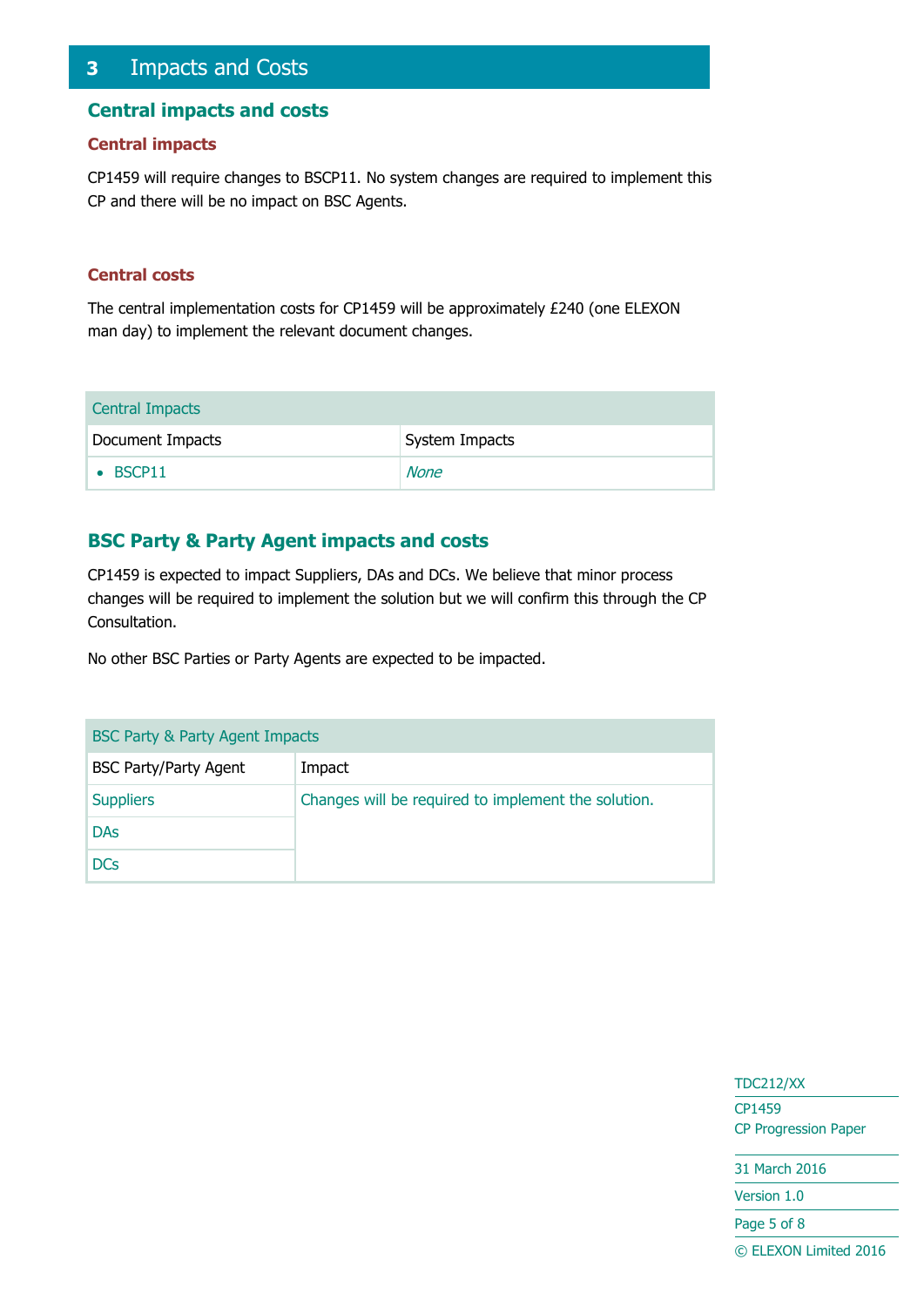# <span id="page-5-0"></span>**4** Implementation Approach

# **Recommended Implementation Date**

CP1459 is proposed for implementation on **3 November 2016** as part of the November 2016 BSC Systems Release.

The November 2016 Release is the next available Release that can include this CP.

# <span id="page-5-1"></span>**5** Proposed Progression

#### **Progression timetable**

The table below outlines the proposed progression plan for CP1459:

| <b>Progression Timetable</b>                                     |                            |  |  |
|------------------------------------------------------------------|----------------------------|--|--|
| Event                                                            | Date                       |  |  |
| CP Progression Paper presented to TDC for information   7 Apr 16 |                            |  |  |
| <b>CP Consultation</b>                                           | 11 Apr $16 - 06$ May 16    |  |  |
| CP Assessment Report presented to TDC for decision               | $02$ Jun 16                |  |  |
| Proposed Implementation Date                                     | 03 Nov 16 (Nov 16 Release) |  |  |

#### **CP Consultation questions**

We intend to ask the standard CP Consultation questions for CP1459. We do not believe any additional questions need to be asked for this CP.

| <b>Standard CP Consultation Questions</b>                                    |
|------------------------------------------------------------------------------|
| Do you agree with the CP1459 proposed solution?                              |
| Do you agree that the draft redlining delivers the CP1459 proposed solution? |
| Will CP1459 impact your organisation?                                        |
| Will your organisation incur any costs in implementing CP1459?               |
| Do you agree with the proposed implementation approach for CP1459?           |
|                                                                              |

TDC212/XX CP1459 CP Progression Paper 31 March 2016

Version 1.0

Page 6 of 8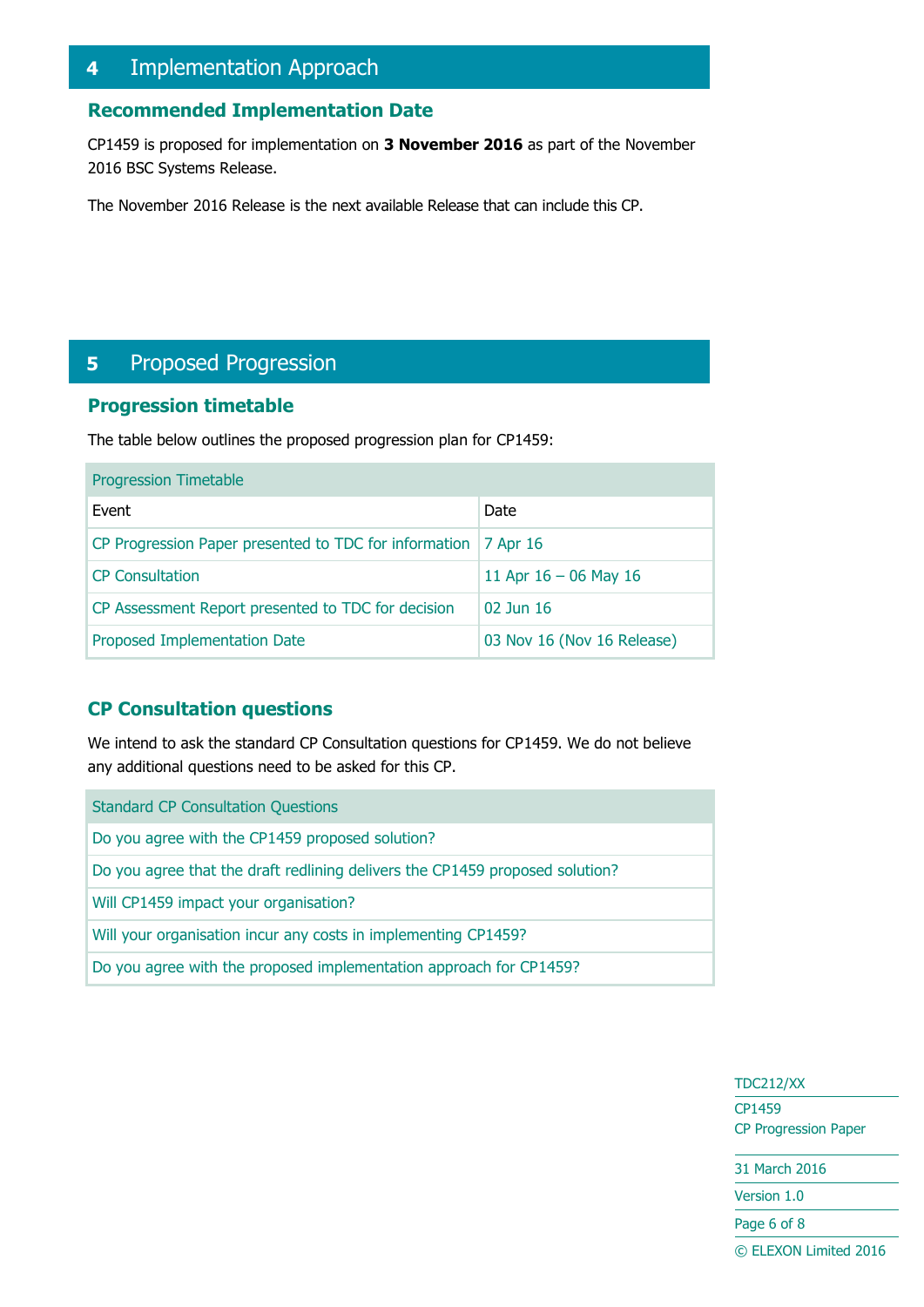# <span id="page-6-0"></span>**6** Recommendations

We invite you to:

- **NOTE** that CP1459 has been raised;
- **NOTE** the proposed progression timetable for CP1459; and
- **PROVIDE** any comments or additional questions for inclusion in the CP Consultation.

#### TDC212/XX

CP1459 CP Progression Paper

31 March 2016

Version 1.0

Page 7 of 8